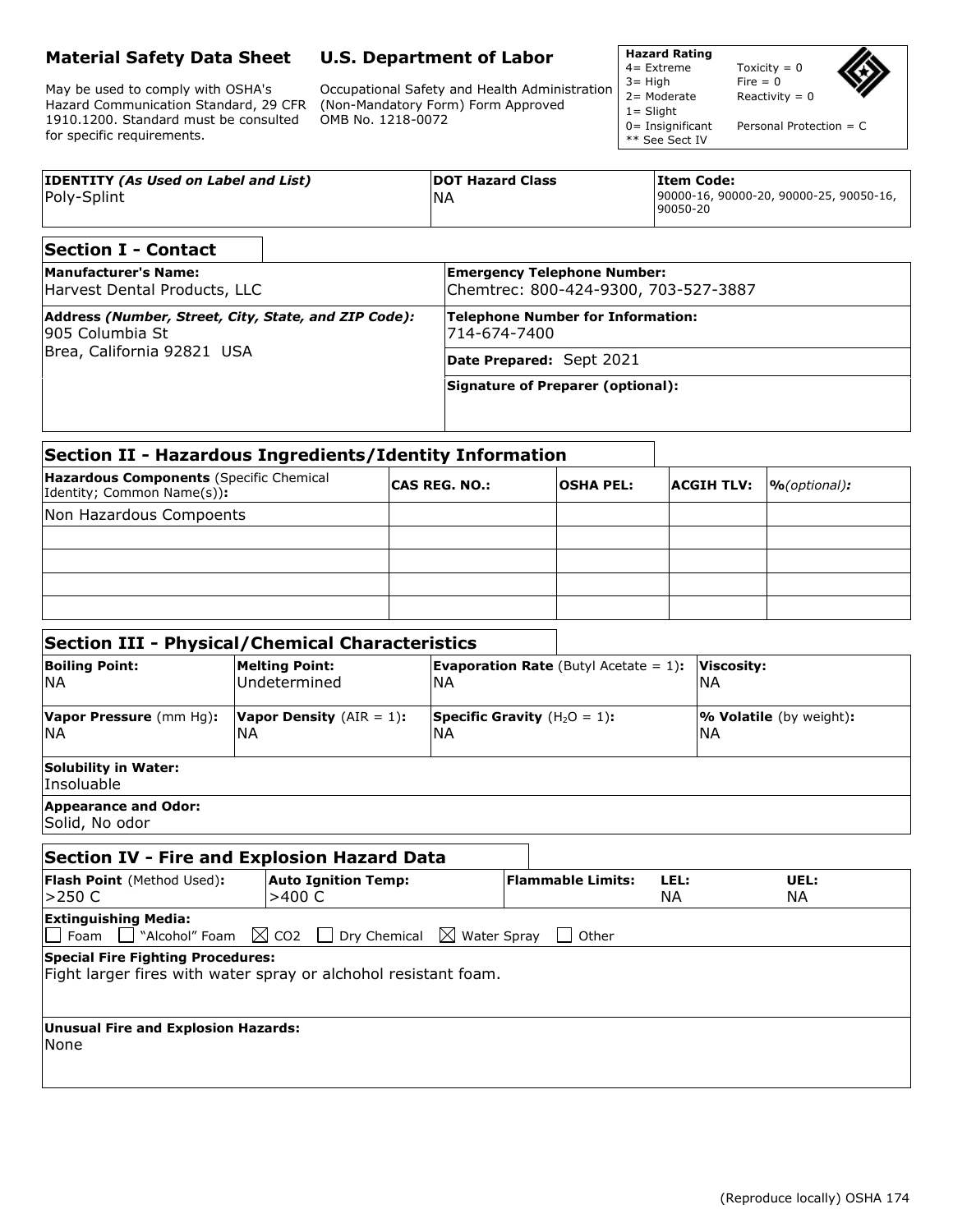| <b>Section V - Reactivity Data</b>                                                                                                                                                                                                                                                             |                                                                               |  |
|------------------------------------------------------------------------------------------------------------------------------------------------------------------------------------------------------------------------------------------------------------------------------------------------|-------------------------------------------------------------------------------|--|
| Stability:<br>$\boxtimes$ Stable<br>Unstable                                                                                                                                                                                                                                                   | <b>Conditions to Avoid:</b><br>None                                           |  |
| Incompatibility (Materials to Avoid):<br>NA                                                                                                                                                                                                                                                    |                                                                               |  |
| <b>Hazardous Decomposition or Byproducts:</b>                                                                                                                                                                                                                                                  |                                                                               |  |
|                                                                                                                                                                                                                                                                                                | At temereratures of 250 C, depolymerisation and releaes of monomers can rise. |  |
| <b>Hazardous Polymerization:</b><br>May Occur<br>Will Not Occur<br>$\boxtimes$                                                                                                                                                                                                                 | <b>Conditions to Avoid:</b><br><b>NA</b>                                      |  |
| <b>Section VI - Health Hazard Data</b>                                                                                                                                                                                                                                                         |                                                                               |  |
| <b>Route(s) of Entry:</b> $\Box$ Inhalation                                                                                                                                                                                                                                                    | Ingestion<br>Skin                                                             |  |
| <b>Health Hazards</b> (Acute and Chronic):<br>On Skin: No irritant effect<br>On Eyes: No irritant effect<br>Sensitization: No irratant effect                                                                                                                                                  |                                                                               |  |
| Carcinogenicity: NTP<br>$\mathbf{1}$<br><b>IARC Monographs</b><br><b>NA</b>                                                                                                                                                                                                                    | <b>OSHA Regulated</b><br>$\mathsf{L}$                                         |  |
| <b>Signs and Symptoms of Exposure:</b><br>None known                                                                                                                                                                                                                                           |                                                                               |  |
| <b>Medical Conditions</b> - Generally Aggravated by Exposure:<br>None Known                                                                                                                                                                                                                    |                                                                               |  |
| <b>Emergency and First Aid Procedures:</b><br>General: No special measures required.<br>After Inhilation: Supply fresh air; consult a doctor in case of complaints<br>After Skin Contact: The product is not know to irritate the skin<br>After Swolloing: If symtoms persist, consult doctor. |                                                                               |  |
| <b>Section VII - Precautions for Safe Handling and Use</b>                                                                                                                                                                                                                                     |                                                                               |  |
| Steps to Be Taken in Case Material is Released or Spilled:<br>Avoid formation of dust. Pick up mechanically.                                                                                                                                                                                   |                                                                               |  |
| <b>Waste Disposal Method:</b><br>Smaller quanities can be disposed of with household waste.                                                                                                                                                                                                    |                                                                               |  |
| Precautions to Be taken in Handling and Storing:<br>Prevent formation of dust. Store in dry conditions.                                                                                                                                                                                        |                                                                               |  |
| <b>Other Precautions:</b><br>None.                                                                                                                                                                                                                                                             |                                                                               |  |
| <b>Section VIII - Control Measures</b>                                                                                                                                                                                                                                                         |                                                                               |  |
| <b>Respiratory Protection (Specify Type):</b><br>Suitable respiratory protective device recommended.                                                                                                                                                                                           |                                                                               |  |
| <b>Ventilation:</b> $\Box$ Local Exhaust $\boxtimes$ Mechanical (General)<br>Special<br>Other<br>Do not inhale dust, smoke, mist.                                                                                                                                                              |                                                                               |  |
| Protective Gloves: Not required.                                                                                                                                                                                                                                                               | Eye Protection: Not required                                                  |  |
| Other Protective Clothing or Equipment: Not required                                                                                                                                                                                                                                           |                                                                               |  |
| <b>Work/Hygienic Practices: Not required</b>                                                                                                                                                                                                                                                   |                                                                               |  |
|                                                                                                                                                                                                                                                                                                |                                                                               |  |